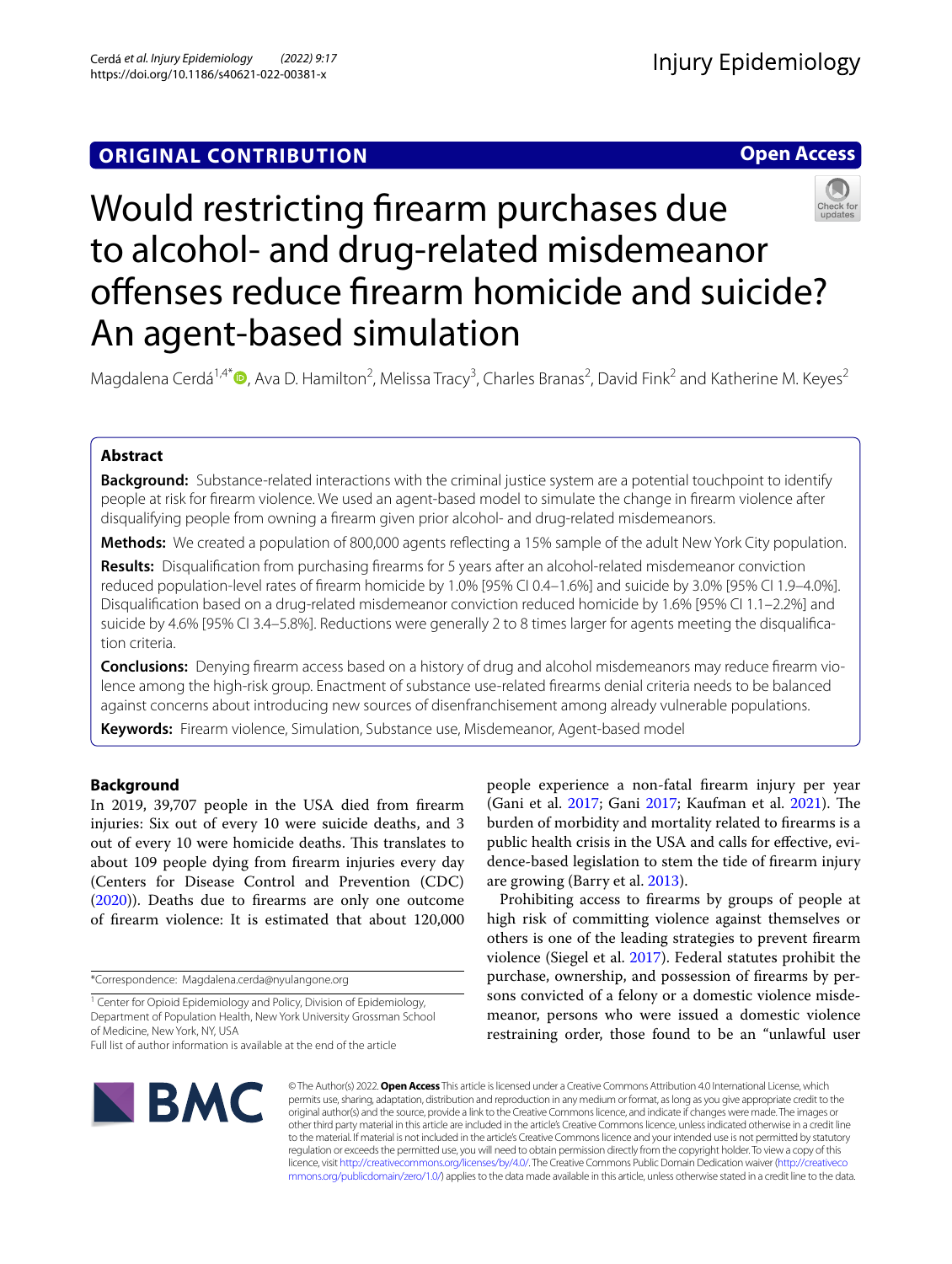or addicted to any controlled substance," those "committed to any mental institution," among others (Wintemute [2015\)](#page-11-2). Notably, federal law does not prohibit people who misuse alcohol from obtaining frearms (Branas et al. [2016](#page-10-4); Carr et al. [2010\)](#page-10-5). While limited data are available on the efectiveness of specifc frearms denial criteria, and implementation of denial criteria varies across states, prior research suggests denying access to frearms to persons convicted of violent misdemeanors (Wintemute et al. [2001](#page-11-3); Zeoli et al. [2017](#page-11-4)) and persons convicted or arrested for a felony (Wright et al. [1999](#page-11-5)) are associated with fewer frearm crimes and homicides. Our previous simulation study indicates that denying frearm purchases based on psychiatric disorders would reduce suicide among those denied frearms but would have varying impacts on population rates of frearm suicide depending on the prevalence of disqualifcation criteria (Keyes et al. [2019](#page-11-6)).

Heavy substance use is one of the strongest predictors of future frearm violence (Friedman [1998;](#page-10-6) Goldstein et al. [1989](#page-10-7); Grann and Fazel [2004;](#page-10-8) McMillen et al. [1992](#page-11-7); Swanson [1996;](#page-11-8) Dorn et al. [2012](#page-11-9)). A study examining substance misuse and violent crime found 20–25% of violence could be attributed to alcohol and drug use disorders (Grann and Fazel [2004](#page-10-8)). The relationship seems to be especially strong for alcohol and frearm violence: A systematic review and meta-analysis found that 34% of frearm homicide perpetrators, 30.2% of frearm homicide victims, and 25.7% of frearm suicide victims were acutely intoxicated at the time of the event (Branas et al. [2016](#page-10-4)).

While many states prohibit the purchase, ownership, and possession of frearms by people who exhibit problematic behaviors related to alcohol or drug use, the stated denial criteria are often vague and unenforceable, such as being treated for alcohol-related reasons and "alcoholism." Substance-related interactions with the criminal justice system are a touchpoint when people with problematic substance use become "visible" and may offer an opportunity to identify and intervene on a group at high risk of frearm violence.

In the absence of actual cases of implementation of specifc alcohol- and controlled substance-related denial criteria, we simulated the potential impact that a range of frearms denial criteria based on substance-related interactions with the criminal justice system could have on rates of frearm homicide and suicide. We used agent-based models and the best available data to simulate frearm purchase restrictions based on alcohol- and controlled substance-related misdemeanors in New York City (NYC). Simulated criteria included: (1) at least one alcohol-related misdemeanor conviction; (2) at least one alcohol-related arrest; (3) at least one drug misdemeanor conviction; and (4) at least one drug arrest. Examining this range of criteria allowed us to ask how expansive criteria would have to be to reduce population-level rates of frearm violence.

## **Methods**

We developed an agent-based model (ABM) simulating the dynamic processes contributing to frearm homicide and suicide among adults in NYC, including calibrating frearm ownership and carrying, drug and alcohol use and use disorders, substance and violent-related arrests and convictions, and the broader range of frearm-related outcomes such as assault. Additional fle [1](#page-9-0): Figure A1 in the Online Appendix illustrates the relations included in the model, which builds on our previous ABMs of violence in NYC (Cerdá et al. [2014](#page-10-9), [2015,](#page-10-10) [2018a;](#page-10-11) Keyes et al. [2019](#page-11-10)). Data from NYC sources were used to parameterize and calibrate the model when possible; when NYC data were unavailable, national or other community-based data were used (see data sources in Additional fle [1](#page-9-0): Table A1). Key components of the model are summarized below. Additional details about model parameters and processes, including a description of the model following the ODD (Overview, Design concepts, Details) and ODD+D protocols (Additional fle [1:](#page-9-0) Appendix 1) (Müller et al. [2013](#page-11-11); Grimm et al. [2010\)](#page-11-12), initialization parameters and default values (Additional fle [1:](#page-9-0) Table A2), and fowcharts illustrating steps in the model (Figures A2– A3), as well as fnal calibration formulae for key model parameters, are included in the online Appendices.

#### **Agent population and neighborhoods**

The baseline ABM used for initial parameterization has been described elsewhere (Cerdá et al. [2015](#page-10-10), [2018a](#page-10-11)). Briefy, the population of 800,000 agents (maximum population due to computational limitation) was initialized to approximate a 15% sample of the NYC adult population aged 18–84 years in 2010. Agent attributes included age, sex, race/ethnicity, income, education, marital and relationship statuses, and agent behaviors including alcohol and drug use, alcohol and drug use disorder, a range of psychiatric disorders, gun carrying and purchasing, violence perpetration, and violence victimization. Agents were assigned to neighborhoods proportionate to size of the adult population, so that distributions of age, sex, race/ethnicity, and household income matched US Census data of the adult population for each of the 59 community districts within the fve boroughs of NYC for the year 2010 (Census Bureau  $2010$ ). The year 2010 was chosen because the data used to parameterize agent behaviors were collected from the early-2000s through 2017. Individual behaviors were infuenced by neighborhood characteristics and vice versa (see "Social networks and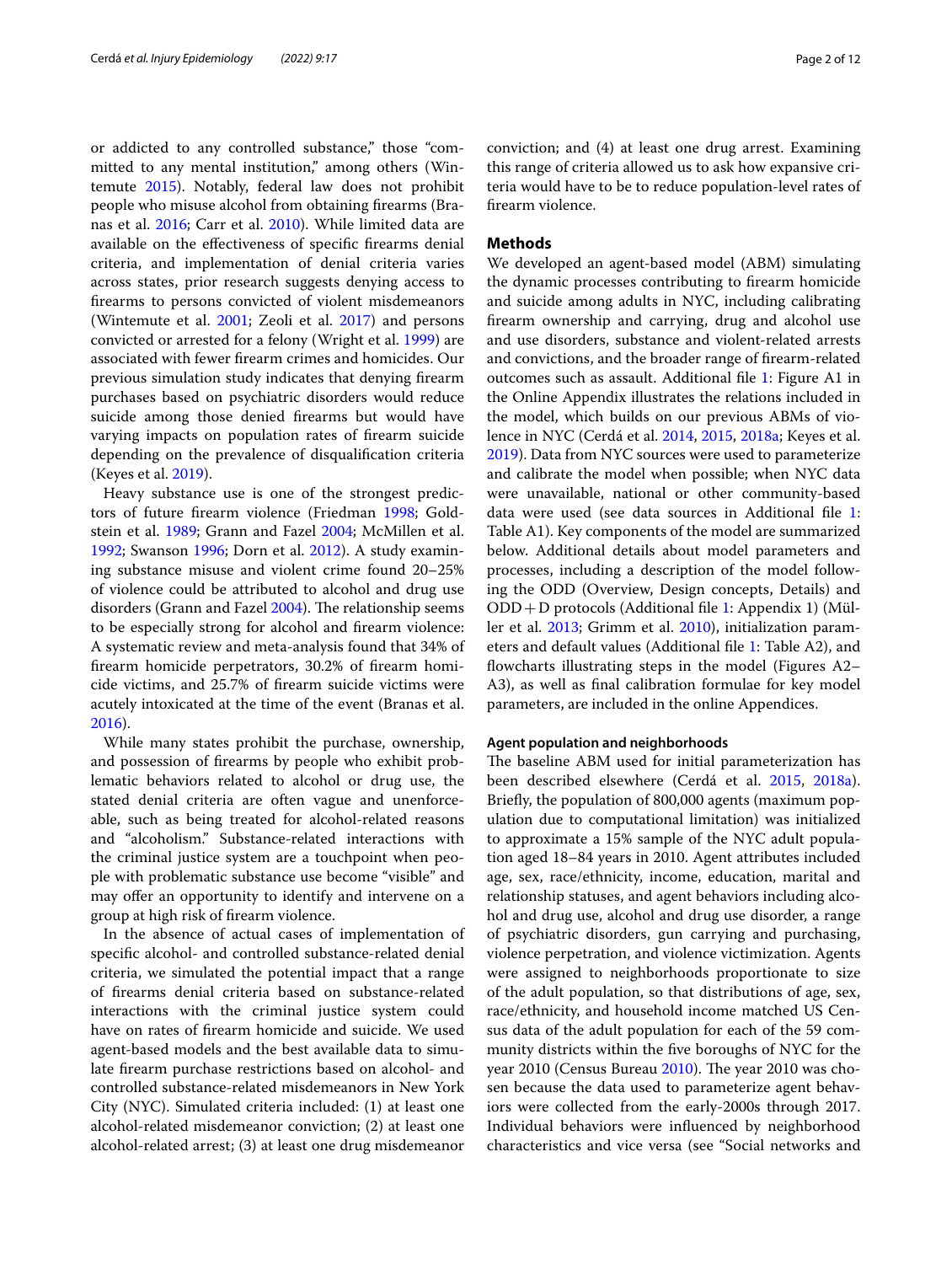neighborhood infuences"). When deriving probabilities from national data, we limited the data sample to those living in Metropolitan Statistical Areas to best represent the NYC population.

#### **Social network and neighborhood infuences**

Each agent was assigned a target number of close social ties, randomly selected from a uniform distribution ranging from 1–9, for an average of fve social network members, equivalent to "close friends" based on the General Social Survey (Marsden [1987](#page-11-13)). Agents were matched based on age, sex, race/ethnicity, education, frearm ownership status, drinking status, drug use, and spatial proximity, such that agents who were more similar in terms of agent characteristics and geographically closer to each other were more likely to become social ties (Marsden [1987](#page-11-13); McPherson et al. [2006](#page-11-14)). For simplicity, social network members matched to a particular agent at baseline remained part of that agent's social network for the duration of the model run. Based on empirical social network literature (Tracy et al. [2016\)](#page-11-15), having ties to other agents who were involved in gun violence informed prison sentence length, homicide, and suicide risk probabilities.

Agents were also embedded in neighborhoods with characteristics of their own, which infuenced agent behavior and vice versa. These other neighborhood components (e.g., police officers, mental health treatment, incarceration) are described in Additional fle [1](#page-9-0): Online Appendix and our previous publications (Keyes et al. [2019;](#page-11-6) Cerdá et al. [2015](#page-10-10), [2018b;](#page-10-13) Keyes et al. [2019](#page-11-10)) as they afected the dynamics of the model and resulting estimates.

#### **Process overview and scheduling**

The model proceeded in discrete annual timesteps. Within each timestep, a series of modules processed in the following order: (1) aging, (2) death and rebirth, (3) recalculations of agent characteristic variables, including frearm ownership and substance use, (4) movement to a new location, (5) potential violent victimization and perpetration, homicide and suicide, (6) actual violent incidents, homicides, and suicides, and (7) arrests and sentencing (see Additional fle [1](#page-9-0): Figure A3 in Appendix 1 for a flow diagram depicting the processes at each step of the model). Within each module, agents and neighborhoods were processed in sequential order, except for the occurrence of actual violent incidents, for which potential perpetrators were randomly ordered when seeking out potential victims to ensure that all potential perpetrators were given an opportunity to commit violence throughout the model run. The pertinent information for these analyses is described below. A more in-depth description can be found in Additional fle [1:](#page-9-0) Online Appendix.

#### *(1) Aging and (2) mortality*

At each timestep, agents aged by one year, and some agents died consistent with 2010 NYC adult all-cause mortality rates (New York City Department of Health and Mental Hygiene ([2010](#page-11-16))). Agents who died were replaced with adult agents.

#### *(3) Agent characteristics*

*Gun carrying and ownership* Agents owned and/or carried firearms at each timestep. The model defined firearm ownership as the legal purchase of a gun and carrying represented access to a legally owned or illicit frearm that can be carried. In this model, carrying a frearm included illegal frearm ownership, thus frearm carrying did not solely depend on ownership but was positively associated with it. Once an agent was convicted of a felony, they could no longer own a frearm. If they owned a frearm at the time of conviction, it was removed. However, they could still carry a frearm.

Probabilities of frearm ownership and carrying were calibrated from the National Comorbidity Study Replication (NCS-R), a nationally representative survey of US adults carried out between 2001 and 2003 (Kessler and Merikangas [2004\)](#page-11-17). Ownership and carrying were calibrated separately. Firearm carrying in the absence of ownership was used to represent the illicit frearms market as well as trading frearms outside of the legal market. Probabilities for each parameter were calculated based on sociodemographic characteristics, current drug use and alcohol use, alcohol and drug use disorders, history of violent victimization and perpetration, seven mental health disorders (antisocial behavior (ASB) disorder, generalized anxiety disorder (GAD), intermittent explosive disorder (IED), major depressive disorder (MDD), mania, posttraumatic stress disorder (PTSD), and psychosis), overnight hospitalization for a mental health disorder, and suicidal ideation and attempt. An agent's history of ownership and carrying also predicted current ownership, and current ownership also predicted carrying status.

The third option for gun possession was through an agent's social network. An agent could use a frearm for a homicide or suicide if they had a friend who owned or carried a frearm.

*Substance use and use disorder* Agents could be alcohol and drug users as well as diagnosed with a substance use disorder. Probabilities for alcohol and drug use and disorder were calculated from NCS-R (Kessler and Merikangas [2004](#page-11-17)).

Each agent was assigned a drinking status: non-drinker, light/moderate drinker, or heavy drinker. Men who had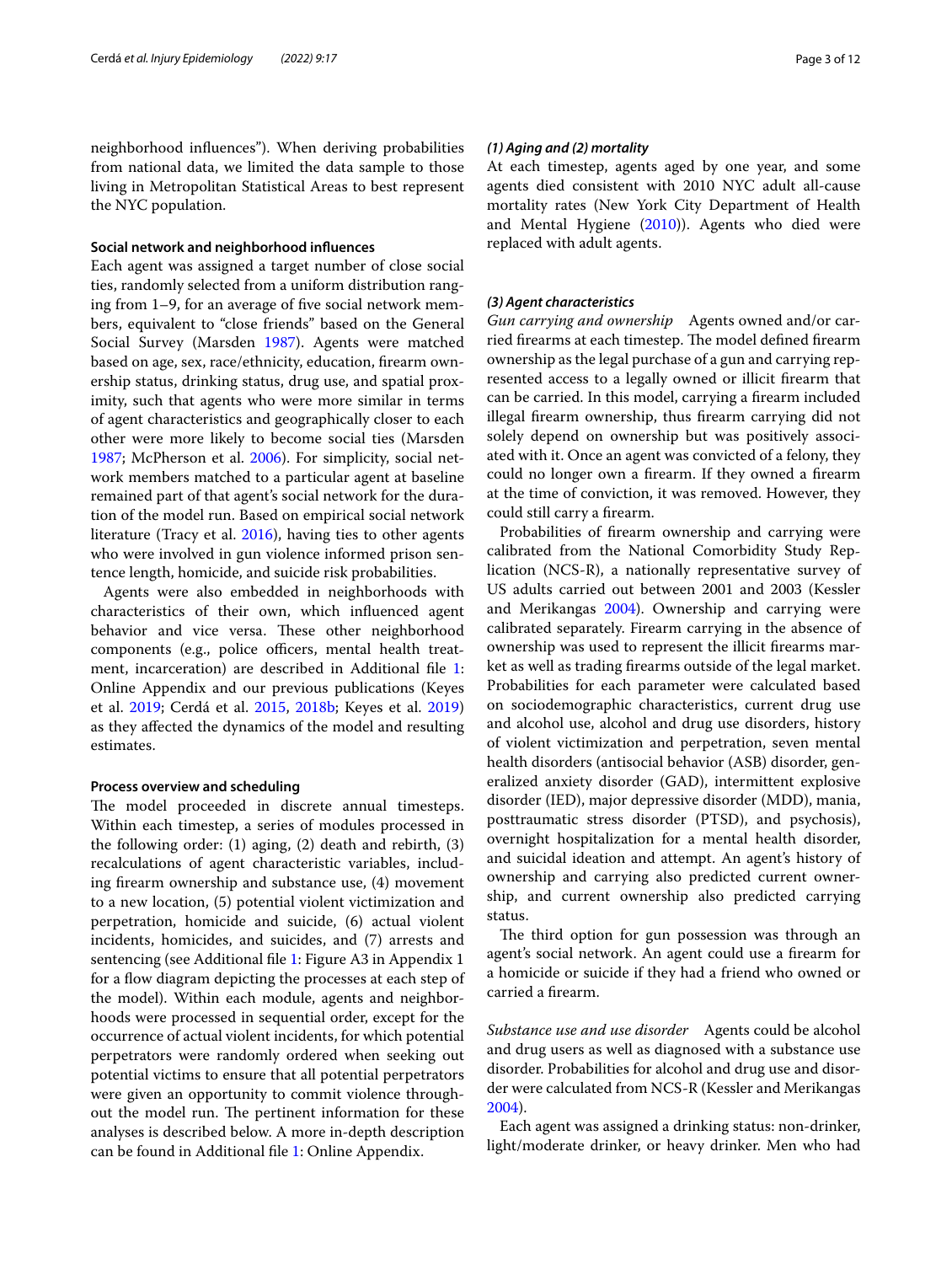$5+$ drinks a day or  $21+$ drinks a week and women who had  $4+$ drinks a day or  $14+$ drinks a week were considered heavy drinkers. At each timestep, the probability of being a light/moderate drinker and a heavy drinker was updated, and the agent could change their drinking status. Probabilities were calculated based on sociodemographic characteristics, current frearm ownership and carrying statuses, current drug use, and history of alcohol use, drug use, alcohol and drug use disorders, violent victimization and perpetration, and the seven mental health disorders listed above. Next, agents were given a probability of being a non-drinker by subtracting their probability of being a light/moderate and a heavy drinker from 1. Each agent was then assigned to be a non-drinker, light/moderate, or heavy drinker.

Agents were also assigned a probability of having an alcohol use disorder. Criteria for the probability calculations were the same as for drinking status. Only agents with a light/moderate or heavy drinking status could also have alcohol use disorder.

Agents were assigned a probability of using drugs based on NCS-R data (Kessler and Merikangas [2004](#page-11-17)), reflecting the use of cannabis, cocaine (any form), prescription drugs without being prescribed (i.e., tranquilizers, stimulants, pain killers, or other prescription drugs), or another drug (i.e., heroin, opium, glue, LSD, peyote, or any other drug) within the past 12 months. Probabilities were calculated based on the same criteria as drinking status. Similarly, agents were assigned a probability of having drug use disorder and were assigned to have a drug use disorder only if they also used drugs.

#### *(4) Movement*

A proportion of agents moved to a new neighborhood at each timestep in the model, and agents' probabilities of moving were based on their income, duration of residence in their current neighborhood, and experiences of violent victimization at the last timestep, calibrated using data from longitudinal studies in urban areas (Goldmann et al. [2011](#page-10-14)) and the Panel Study of Income Dynamics (Sharkey [2013](#page-11-18)).

## *(5) Probabilities and 6) incidents of suicide, violence, and other health outcomes related to frearms*

Suicide was infuenced by history of suicide ideation and suicide attempt. Probabilities of suicide ideation and attempt were calculated from NCS-R (Kessler and Merikangas [2004](#page-11-17)). Probabilities of suicidal ideation and attempt were dependent on sociodemographic characteristics, current frearm ownership and carrying statuses, current alcohol and drug use (Blanco et al. [2013\)](#page-10-15), history of: violent victimization and perpetration (Latalova et al. [2014](#page-11-19)), alcohol and drug use and? Disorders (Blanco et al. [2013](#page-10-15)), each of the seven mental disorders listed above, and mental health treatment (Blanco et al. [2013](#page-10-15); Olfson et al. [2016](#page-11-20)). A suicide death was determined to be frearm-related if the agent owned, carried, or had access to a frearm through their social network.

At each timestep, agents were able to be violent victims or violent perpetrators. Probabilities of violent victimization and perpetration were calculated from NCS-R (Kessler and Merikangas [2004](#page-11-17)) dependent on sociodemographic characteristics, prior history of violent perpetration and victimization, history of mental disorder and mental health treatment, drug and alcohol use and use disorders, frearm ownership and carrying statuses, and neighborhood characteristics, and applied to the agents in the agent-based model. Violent perpetration was also based on history of any arrest based on NCS-R data (Kessler and Merikangas [2004](#page-11-17)). Similarly, probabilities were calculated from NCS-R for victimization and perpetration of intimate partner violence (IPV), however these probabilities were partially determined by history of IPV. The rates were calibrated to data from the National Intimate Partner and Sexual Violence Survey 2010 report (Black et al. [2011\)](#page-10-16).

At each timestep, agents also died by homicide or suicide with or without a firearm based on Office of Chief Medical Examiner (OCME) data (Messner et al. [2007](#page-11-21)) and rates were calibrated to the average of 2008–2014 rates from CDC WONDER (Centers for Disease Control and Prevention, National Center for Health Statistics [1999\)](#page-10-17). Probabilities were calculated based on race, sex, age, drug use, and heavy drinking status (Galea et al. [2008](#page-10-18); Kaplan et al. [2012](#page-11-22)).

Potential victims and perpetrators (both IPV and non-IPV) were identifed at each timestep, and violent incidents occurred, where a subset of these incidents were homicides. If the violent victim was also a potential homicide victim, based on OCME data (Messner et al. [2007](#page-11-21)), the violent incident would also become a homicide. If the victim or perpetrator owned, carried, or had access to a frearm through their social network, the homicide was determined to be frearm-related.

#### *(7) Arrests*

Four types of arrests and seven types of convictions were modeled. Agents were assigned probabilities at each timestep of having a violent arrest, an alcohol-related arrest, a drug-related arrest, or another type of arrest. Probabilities for each of these types of arrests were calculated from National Survey on Drug Use and Health (NSDUH) data (Substance Abuse and Mental Health Services Administration [2019\)](#page-11-23), however, rates for these arrests were calibrated to New York State Division of Criminal Justice Services (DCJS) data on average arrest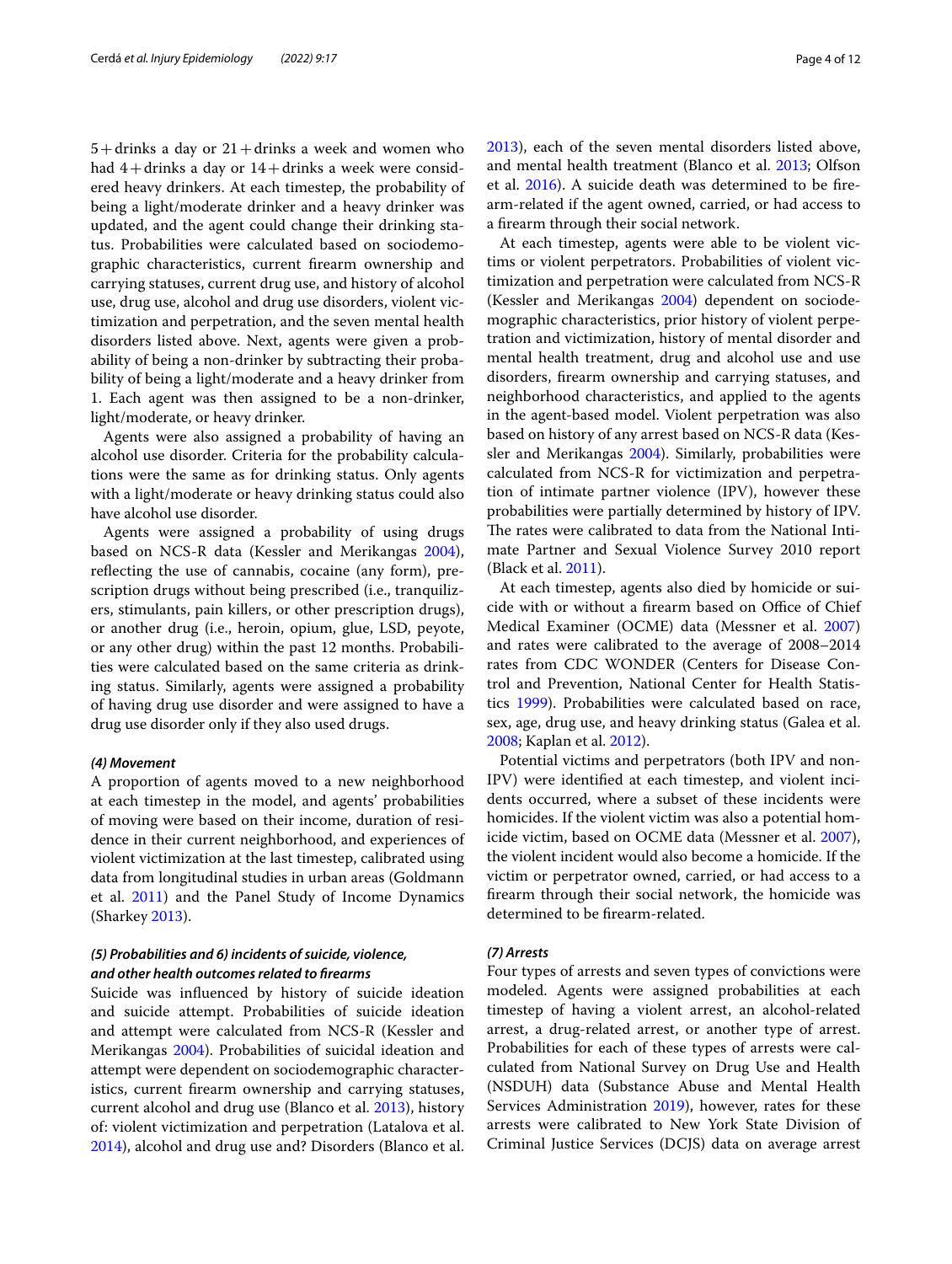rates in 2011–2014 (New York State Division of Criminal Justice Services [2019\)](#page-11-24). Probabilities were dependent on sociodemographic characteristics (i.e., age, sex, race/ethnicity, and household income), history of: suicidal ideation and attempt, MDD, GAD, mental health treatment, each of the arrest types, and current alcohol and drug use and disorder. Based on these probabilities, agents were set to have any of the four types of arrests.

Based on DCJS data (New York State Division of Criminal Justice Services [2019\)](#page-11-24), an agent's arrest had a probability of being a misdemeanor versus a felony. Once it was determined if an agent was arrested on a felony or misdemeanor charge, they were assigned a probability of conviction based on DCJS data, and specifc to their race, sex, age, and borough. Agents were assigned a felony conviction, a misdemeanor conviction, or no conviction. Agents with a felony conviction were assigned a probability of incarceration based on NYC Department of Corrections (Department of Correction [2016](#page-10-19)) and Justice Atlas data (Cardora [2010](#page-10-20)). Details on incarceration are found in Additional fle [1:](#page-9-0) Appendix 1.

## **Model dynamics, emergent properties, and spatial characteristics**

The model implemented several critical features of agentbased models, including collectives, emergence, sensing, decision making, interaction, adaptation, and stochasticity. *Collectives* were present in the model in the form of agents grouped in social networks, neighborhoods, and police patrol areas. Certain events, such as violent incidents or incarceration, *emerged* from the behaviors and interactions of agents, which in turn were infuenced by the characteristics of their neighborhoods and the presence of police officers nearby. Agents *sensed* their own experiences, their friends' experiences, and the characteristics of their neighborhood. Agent *decision making*, including enacting violence and moving, depended on their past experiences and own characteristics.

Violence only occurred in the model if two agents directly *interacted* in the physical space. Consistent with our prior work (Keyes et al. [2019](#page-11-6)), potential perpetrators (i.e., those with a high predicted probability of perpetrating violence) searched a 15-cell radius around their location for potential victims (i.e., those with a high probability of being victimized). Agents who had not already been victimized at that timestep were matched to a perpetrator unless a police officer was present within a 2-cell radius of the victim, in which case the potential victim was protected from violence.

*Adaptation* was modeled through an agent's experience of violent or intimate partner perpetration and victimization. An agent involved in a violent incident had increased probabilities of being involved in future violent incidents, experiencing mental health issues, and inficting self-harm in subsequent timesteps, which exemplifes the infuence of violent involvement on re-victimization re-perpetration, and future psychological distress (Keyes et al. [2019](#page-11-25); Norris [1992](#page-11-26); Kennedy [1997](#page-11-27)).

Lastly, *stochasticity* was used in assigning agent characteristics and behaviors at model initialization and throughout the model runs. All agent demographic and behavioral parameters were interpreted as probabilities, then assigned by drawing a random number between 0 and 1 and comparing the selected number to the agent's calculated probability. As a result, the population composition varied slightly across model runs, but population patterns of movement, drinking status, and violence matched expected estimates.

#### **Model calibration and intervention scenarios**

The ABM estimates were derived using a well-established two-step process. First, during model calibration, ABM estimates were compared to empirical data on total and neighborhood-specifc population composition. An iterative process (Jafe et al. [2019](#page-11-28)) was then used to adjust predictive equations and initial conditions in the model until estimates closely matched the empirical data (see Table [1](#page-5-0)).

After a burn-in period to stabilize estimates, each model scenario was run 100 times for 30 years each and the mean across runs was reported for outcomes of interest; 95% confidence intervals (CI) reflect variation across the 100 runs. The model was developed using Recursive Porous Agent Simulation Toolkit for Java (RepastJ, version 3.0), and implemented in Eclipse (version 4.2).

Second, during the intervention scenarios, ownership prohibitions were implemented based on four criteria: (1) alcohol-related misdemeanor conviction, (2) alcoholrelated arrest, (3) drug-related misdemeanor conviction, and (4) drug-related arrest. Each year, an agent could meet disqualifcation criteria, and a 5 or 10 year prohibition would begin. Agents meeting criteria for each prohibition were restricted from gun ownership, their frearm would be removed, and they could not legally purchase a gun for the prohibition period; gun carrying remained possible for prohibited agents and was calibrated in the model as described above. For each of the four criteria, three interventions were implemented: (a) Firearms were removed for fve years after one event, (b) frearms were removed for ten years after one event, and (c) frearms were removed for ten years after two or more of the same event happened within a 5-year period.

#### **Sensitivity analysis**

To examine the robustness of our results, we repeated the analyses in two ways, (1) decreasing the base rate of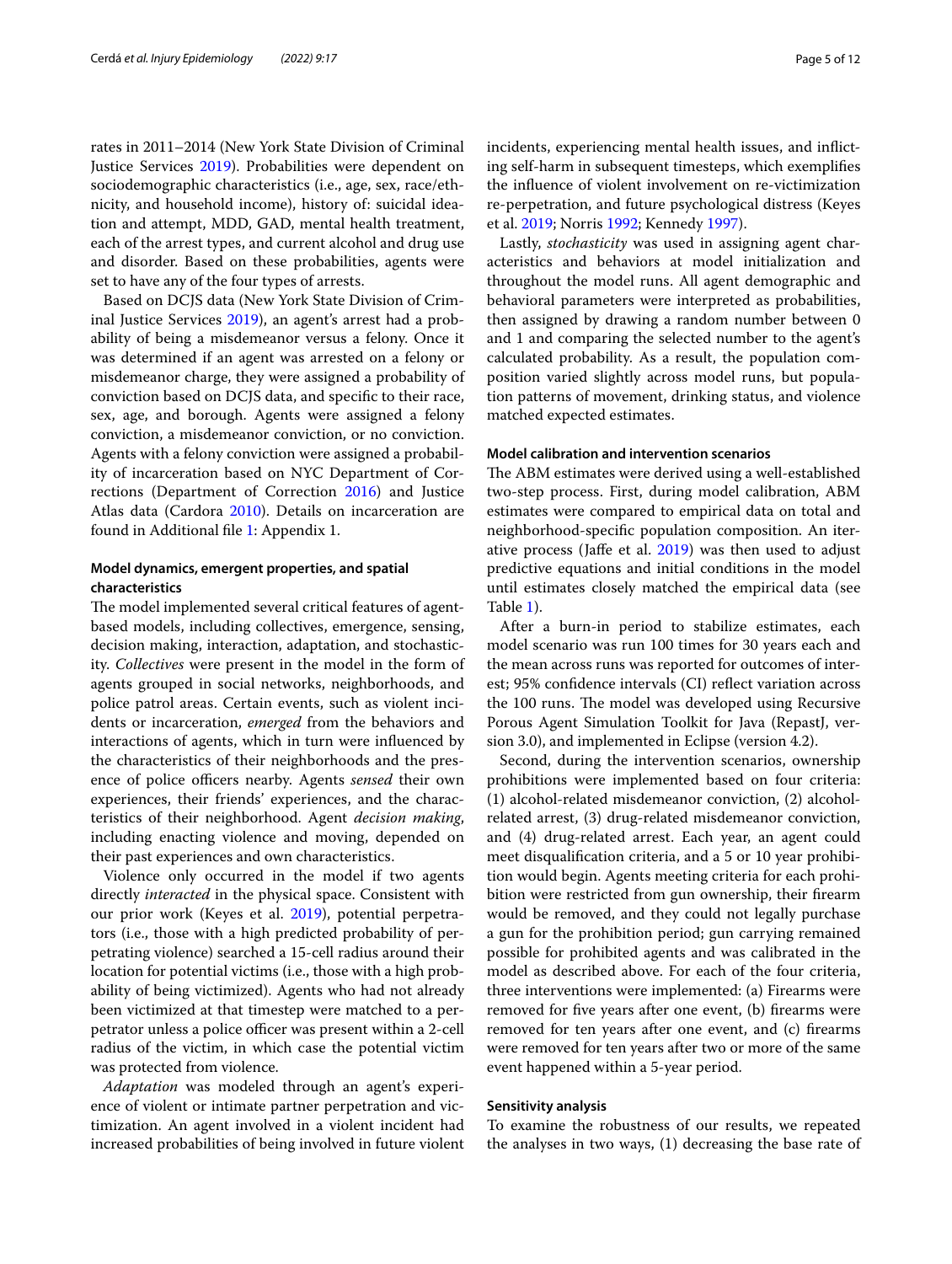|                                            | Model estimates (95% CI) <sup>a</sup> | Empirical           |
|--------------------------------------------|---------------------------------------|---------------------|
|                                            |                                       | estimates           |
| Firearm-related homicide (rate/100,000)    | 4.11 (4.09, 4.14)                     | $3.96^{b}$          |
| Firearm-related suicide (rate/100,000)     | 1.01(1.00, 1.02)                      | 0.98 <sup>b</sup>   |
| Alcohol-related misdemeanor (rate/100,000) | 115.1 (114.9, 115.2)                  | $116.1^{\circ}$     |
| Alcohol-related arrest (rate/100,000)      | 134.7 (134.6, 134.7)                  | 134.9 <sup>c</sup>  |
| Drug-related misdemeanor (rate/100,000)    | 525.0 (524.6, 525.4)                  | $525.7^{\circ}$     |
| Drug-related arrest (rate/100,000)         | 1,329.0 (1,328.1, 1,329.9)            | $1.329.1^{\circ}$   |
| Firearm ownership (%)                      | 21.94 (21.91, 21.95)                  | 22.03 <sup>d</sup>  |
| Firearm carrying status (%)                | 3.92 (3.91, 3.92)                     | $3.94$ <sup>d</sup> |

<span id="page-5-0"></span>**Table 1** Annualized estimates of homicide and suicide, substance-related arrests and misdemeanors, and frearm carrying and ownership from the agent-based model and empirical data sources

<sup>a</sup> Mean and 95% CI from 100 runs of ABM

<sup>b</sup> CDC WONDER. Underlying Cause of Death (2008–2014)

<sup>c</sup> New York State Division of Criminal Justice Services (DCJS, 2011-2014)

<sup>d</sup> National Comorbidity Survey Replication (NCS-R, 2001-2003)

frearm ownership and (2) adjusting the social network infuence on violence. First, the national estimate from NCS-R (21.9%) was likely an overestimate of frearm ownership in NYC. While the average ownership rate in New York State between 2007 and 2016 was 14% (Windrum et al. [2007](#page-11-29)), frearm ownership laws were stricter in NYC than the state overall. Therefore, we decreased the ABM rate of ownership in half from 22 to 11%, to test the sensitivity of results to variations in the rate of frearm ownership. Second, to test the robustness of our assumptions on the impact of social networks on agent behavior we varied the infuence social networks had on them from 10 to 25%.

## **Results**

#### **Model calibration**

Table [1](#page-5-0) describes the distribution of demographics and key parameters of interest from the model at baseline and compares these distributions to empirical data sources. The simulated estimates were generally comparable to those observed in the empirical data.

## **Efects of frearm disqualifcation on population rates of frearm homicide and suicide**

We frst tested whether substance-related frearm ownership disqualifcations reduced frearm-related homicide and suicide rates in the general population (see Table [2](#page-6-0)). The base rate of firearm-related homicide was 4.11 per 100,000 agents [95% CI 4.09–4.14], and frearm-related suicide as 1.01 per 100,000 agents [95% CI 1.00–1.02]. Across the four disqualifcation criteria, a 10-year intervention was more effective at decreasing firearm-related homicide and suicide than a 5-year intervention after a single event.

When restricting frearm ownership based on an alcohol-related misdemeanor conviction, frearm-related homicide decreased by 1.0% [95% CI 0.4–1.6%] and 1.3% [95% CI 0.7–1.9%] for 5- and 10-year intervention scenarios respectively. Under this same restriction, frearmrelated suicide decreased by 3.0% [95% CI 1.9–4.0%] and 4.6% [95% CI 3.5–5.8%] respectively. Disqualifcation based on any alcohol-related arrest produced a similar reduction in homicide than restrictions based on a misdemeanor conviction. Firearm-related homicide decreased by 1.1% [95% CI 0.4–1.7%] and 1.8% [95% CI 1.2–2.5%] for 5- and 10-year intervention scenarios respectively. Under this same restriction frearm-related suicide decreased by 3.7% [95% CI 2.4–5.0%] and 4.8% [95% CI 3.4–6.1%] respectively.

At the population level, drug-related frearm disqualifcation showed larger decreases in frearm-related homicide and suicide than alcohol-related restrictions. Firearm disqualifcation based on a drug-related misdemeanor conviction reduced frearm-related homicide by 1.6% [95% CI 1.1–2.2%] and 2.7% [95% CI 2.1–3.3%] for 5- and 10-year intervention scenarios respectively. Under this same restriction, frearm-related suicide decreased by 4.6% [95% CI 3.4–5.8%] and 5.9% [95% CI 4.7–7.1%] respectively. When the criteria expanded to any drugrelated arrest, the decrease in homicide and suicide almost doubled. Firearm-related homicide decreased by 4.7% [95% CI 4.1–5.2%] and 4.8% [95% CI 4.1–5.4%] for 5- and 10-year intervention scenarios respectively. Under this same restriction, frearm-related suicide decreased by 8.5% [95% CI 7.3–9.7%] and 10.8% [95% CI 9.5–12.1%] respectively.

Implementing a 10-year frearms disqualifcation after the occurrence of two events in 5 years was less efective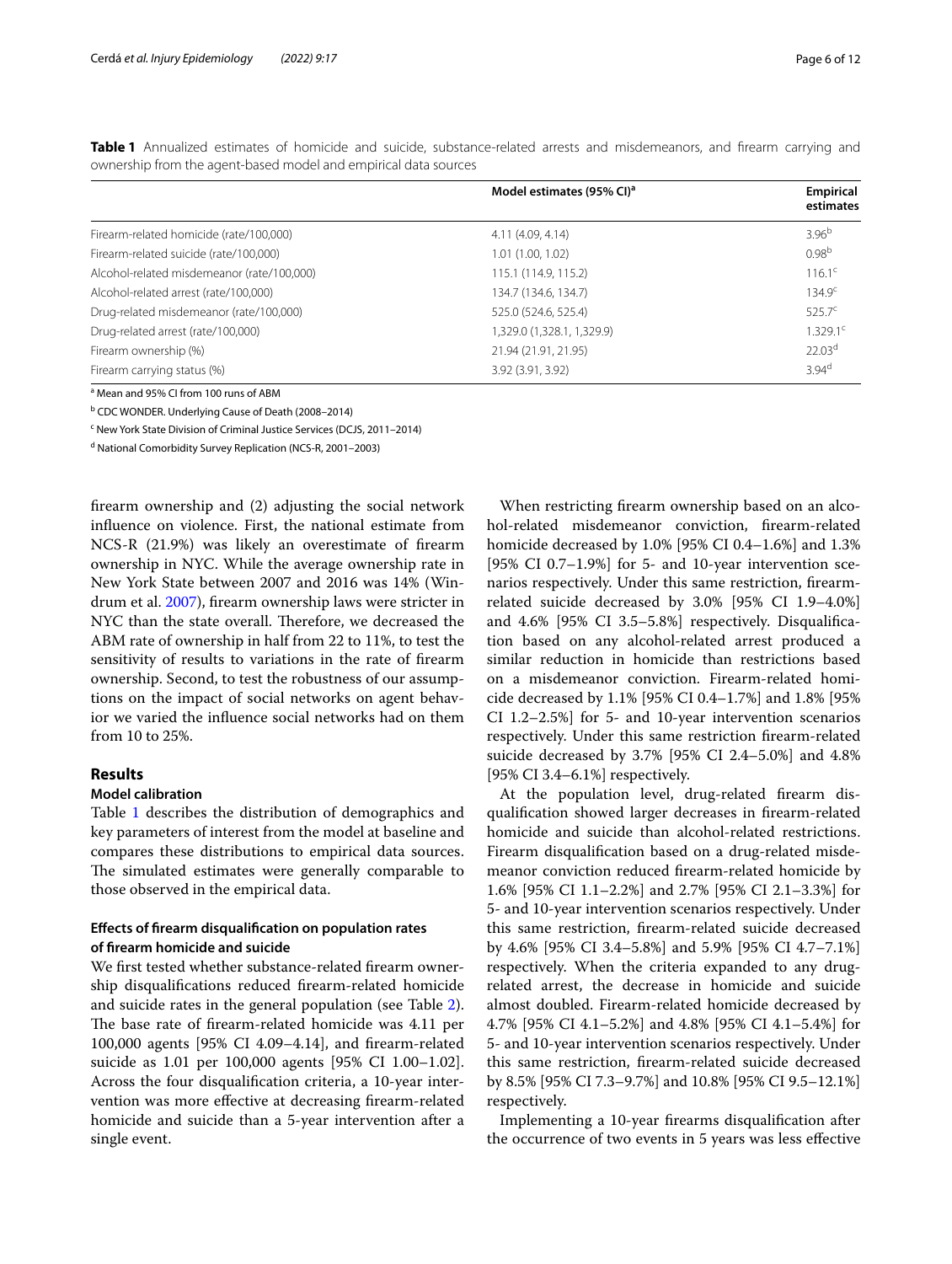<span id="page-6-0"></span>**Table 2** Simulation of gun-related homicide and suicide in New York City after implementation of substance-related ownership disqualifcations, among the total agent population

| Intervention                                                | <b>Gun-Related Homicide</b> |      |      |                     |         |      |                          | <b>Gun-Related Suicide</b> |      |                     |         |       |  |
|-------------------------------------------------------------|-----------------------------|------|------|---------------------|---------|------|--------------------------|----------------------------|------|---------------------|---------|-------|--|
|                                                             | Rate/100,000 (95%<br>CI)    |      |      | % Decrease (95% CI) |         |      | Rate/100,000 (95%<br>CI) |                            |      | % Decrease (95% CI) |         |       |  |
|                                                             | Mean                        | -LL  | UL   | Mean LL             |         | UL   | Mean                     | LL                         | UL   | Mean LL             |         | UL    |  |
| Baseline                                                    | 4.11                        | 4.09 | 4.14 |                     |         |      | 1.01                     | 1.00                       | 1.02 |                     |         |       |  |
| DUI misdemeanor conviction Last yr, 5 yr duration           | 4.07                        | 4.05 | 4.10 | 0.95                | 0.35    | 1.56 | 0.98                     | 0.97                       | 0.99 | 2.96                | 1.89    | 4.03  |  |
| DUI misdemeanor conviction Last yr, 10 yr duration          | 4.06                        | 4.04 | 4.09 | 1.28                | 0.67    | 1.88 | 0.96                     | 0.95                       | 0.97 | 4.63                | 3.47    | 5.80  |  |
| $2 + DUI$ mis conviction Last 5 yrs, 10 yr duration         | 4.08                        | 4.05 | 4.11 | 0.84                | 0.19    | 1.48 | 0.98                     | 0.97                       | 0.99 | 2.84                | 1.67    | 4.00  |  |
| Any DUI last yr, 5 yr duration                              | 4.07                        | 4.04 | 4.10 | 1.08                | 0.43    | 1.74 | 0.97                     | 0.96                       | 0.98 | 3.68                | 2.39    | 4.96  |  |
| Any DUI last yr, 10 yr duration                             | 4.04                        | 4.01 | 4.06 | 1.84                | 1.22    | 2.45 | 0.96                     | 0.95                       | 0.97 | 4.78                | 3.41    | 6.14  |  |
| $2 + DUI$ last 5 yrs, 10 yr duration                        | 4.08                        | 4.05 | 4.11 | 0.84                | 0.17    | 1.51 | 1.00                     | 0.99                       | 1.01 | 0.69                | $-0.54$ | 1.93  |  |
| Drug misdemeanor conviction Last yr, 5 yr duration          | 4.05                        | 4.02 | 4.07 | 1.63                | 1.08    | 2.17 | 0.96                     | 0.95                       | 0.97 | 4.58                | 3.36    | 5.81  |  |
| Drug misdemeanor conviction Last yr, 10 yr duration         | 4.00                        | 3.98 | 4.03 | 2.66                | 2.05    | 3.27 | 0.95                     | 0.94                       | 0.96 | 5.90                | 4.70    | 7.11  |  |
| 2+Drug misdemeanor conviction Last 5 yrs, 10 yr<br>duration | 4.09                        | 4.06 | 4.11 | 0.70                | 0.06    | 1.33 | 0.99                     | 0.98                       | 1.00 | 2.09                | 0.98    | 3.21  |  |
| Any Drug arrest last yr, 5 yr duration                      | 3.92                        | 3.90 | 3.95 | 4.65                | 4.07    | 5.23 | 0.92                     | 0.91                       | 0.93 | 8.52                | 7.33    | 9.72  |  |
| Any Drug arrest last yr, 10 yr duration                     | 3.92                        | 3.89 | 3.95 | 4.75                | 4.10    | 5.40 | 0.90                     | 0.89                       | 0.91 | 10.76               | 9.45    | 12.07 |  |
| $2 +$ Drug arrest last 5 yrs, 10 yr duration                | 4.09                        | 4.06 | 4.12 | 0.62                | $-0.06$ | 1.30 | 0.98                     | 0.96                       | 0.99 | 3.23                | 2.03    | 4.43  |  |

at reducing frearm-related homicide and suicide at the population level than restricting frearms after a single event. There was minimal evidence of a change in frearm-related homicide, as it decreased by less than 1% among the four event scenarios. Firearm-related suicide decreased by 2.8% [95% CI 1.7–4.0%] if frearms were restricted following two alcohol-related misdemeanor convictions in under 5 years, but suicide did not decrease if frearms were restricted after two alcoholrelated arrests in 5 years. Firearm disqualifcation after two drug misdemeanor convictions in 5 years reduced frearm-related suicide by 2.1% [95% CI 1.0–3.2%], while disqualifcation after any two drug arrests decreased frearm-related suicide by 3.2% [95% CI 2.0–4.4%].

## **Efects of frearm disqualifcation on rates of frearm homicide and suicide among high‑risk groups**

We examined the impact these interventions could have on homicide and suicide rates within the high-risk groups that were disqualifed from purchasing frearms (Table [3\)](#page-7-0). Base rates were determined by calculating frearm-related homicide and suicide rates among agents who had ever had a misdemeanor conviction or an arrest or had ever had two events in a 5-year period. Similar to the impact at the population level, disqualifcations after a single event were more efective with a 10-year intervention than a 5-year intervention.

Among agents who were ever convicted of an alcohol-related misdemeanor, frearm-related homicide

decreased by 8.0% [95% CI 6.4–9.6%] and 8.7% [95% CI 7.3–10.2%] after 5- and 10-year interventions, respectively, and frearm-related suicide decreased by 24.0% [95% CI 20.8–27.3%] and 26.7% [95% CI 23.4–29.9%]. Among agents who ever had an alcohol-related arrest, frearm-related homicide decreased by 23.4% [95% CI 21.2–25.6%] and 27.4% [95% CI 24.7–30.1%] after 5- and 10-year interventions, respectively, and frearm-related suicide decreased by 35.0% [95% CI 31.4–38.6%] and 35.2% [95% CI 31.7–38.6%].

At the subpopulation level, drug-related restrictions were not as efective as alcohol-related interventions. Among agents who were ever convicted of a drug-related misdemeanor, frearm-related homicide decreased by 2.6% [95% CI 1.9–3.4%] and 3.3% [95% CI 2.6–4.1%] after 5- and 10-year interventions, respectively, and frearmrelated suicide decreased by 10.5% [95% CI 8.5–12.6%] and 13.3% [95% CI 11.3–15.3%]. Among agents who ever had a drug-related arrest, frearm-related homicide decreased by 10.9% [95% CI 10.0–11.8%] and 12.4% [95% CI 11.4–13.5%] after 5- and 10-year interventions, respectively, and frearm-related suicide decreased by 23.7% [95% CI 21.7–25.7%] and 27.1% [95% CI 25.3–29.0%].

When examining alcohol-related subpopulations, 10-year frearm restrictions after two events in under 5 years were more efective than restrictions after a single event at reducing frearm-related homicide and suicide at the subpopulation level. Among agents who ever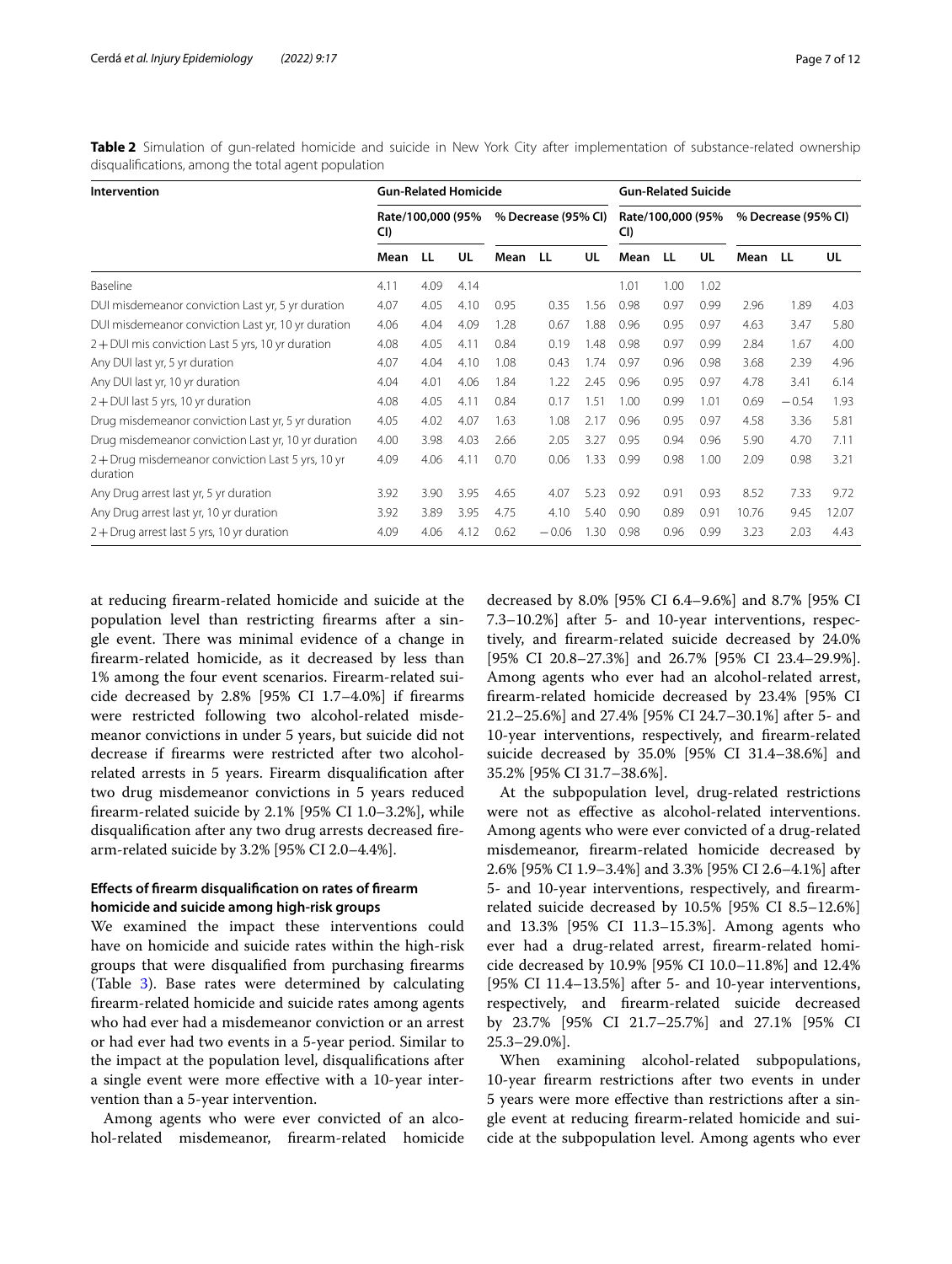<span id="page-7-0"></span>**Table 3** Simulation of gun-related homicide and suicide in New York City after implementation of substance-related ownership disqualifcations, among high-risk groups

| Intervention                                                 | <b>Gun-Related Homicide</b> |       |           |                     |       |       |                          | <b>Gun-Related Suicide</b> |      |                     |       |       |  |
|--------------------------------------------------------------|-----------------------------|-------|-----------|---------------------|-------|-------|--------------------------|----------------------------|------|---------------------|-------|-------|--|
|                                                              | Rate/100,000 (95% CI)       |       |           | % Decrease (95% CI) |       |       | Rate/100,000 (95%<br>CI) |                            |      | % Decrease (95% CI) |       |       |  |
|                                                              | Mean                        | LL    | <b>UL</b> | Mean                | LL    | UL    | Mean                     | LL                         | UL   | Mean                | LL    | UL    |  |
| Alcohol Misdemeanor                                          |                             |       |           |                     |       |       |                          |                            |      |                     |       |       |  |
| Base: Alcohol misdemeanor conviction<br>ever                 | 8.45                        | 8.29  | 8.62      |                     |       |       | 2.07                     | 1.99                       | 2.15 |                     |       |       |  |
| Alcohol misdemeanor conviction ever, 5 yr<br>duration        | 7.78                        | 7.64  | 7.91      | 8.01                | 6.39  | 9.62  | 1.57                     | 1.50                       | 1.64 | 24.02               | 20.78 | 27.27 |  |
| Alcohol misdemeanor conviction ever,<br>10 yr duration       | 7.72                        | 7.60  | 7.84      | 8.70                | 7.25  | 10.15 | 1.52                     | 1.45                       | 1.58 | 26.63               | 23.35 | 29.92 |  |
| Base: 2 + Alcohol misdemeanor conviction<br>in 5 years, ever | 8.22                        | 7.25  | 9.20      |                     |       |       | 5.31                     | 4.73                       | 5.89 |                     |       |       |  |
| 2+Alcohol misdemeanor conviction in<br>5 years, ever         | 5.91                        | 5.31  | 6.51      | 28.09               | 20.80 | 35.39 | 3.25                     | 2.79                       | 3.72 | 38.75               | 30.02 | 47.48 |  |
| Alcohol Arrest                                               |                             |       |           |                     |       |       |                          |                            |      |                     |       |       |  |
| Base: Any Alcohol ever                                       | 6.05                        | 5.85  | 6.25      |                     |       |       | 2.92                     | 2.80                       | 3.05 |                     |       |       |  |
| Any Alcohol ever, 5 yr duration                              | 4.63                        | 4.50  | 4.77      | 23.43               | 21.22 | 25.63 | 1.90                     | 1.79                       | 2.01 | 35.01               | 31.38 | 38.64 |  |
| Any Alcohol ever, 10 yr duration                             | 4.39                        | 4.23  | 4.56      | 27.40               | 24.69 | 30.11 | 1.90                     | 1.79                       | 2.00 | 35.18               | 31.73 | 38.63 |  |
| Base: $2 +$ Alcohol in 5 years, ever                         | 8.40                        | 7.47  | 9.32      |                     |       |       | 4.99                     | 4.45                       | 5.53 |                     |       |       |  |
| 2+Alcohol in 5 years, ever                                   | 5.74                        | 5.05  | 6.44      | 31.59               | 23.32 | 39.86 | 3.15                     | 2.67                       | 3.62 | 36.96               | 27.42 | 46.51 |  |
| Drug Misdemeanor                                             |                             |       |           |                     |       |       |                          |                            |      |                     |       |       |  |
| Base: Drug misdemeanor conviction ever                       | 9.48                        | 9.40  | 9.55      |                     |       |       | 1.60                     | 1.57                       | 1.63 |                     |       |       |  |
| Drug misdemeanor conviction ever, 5 yr<br>duration           | 9.23                        | 9.16  | 9.30      | 2.64                | 1.92  | 3.35  | 1.43                     | 1.40                       | 1.46 | 10.53               | 8.50  | 12.56 |  |
| Drug misdemeanor conviction ever, 10 yr<br>duration          | 9.16                        | 9.09  | 9.23      | 3.31                | 2.56  | 4.05  | 1.39                     | 1.36                       | 1.42 | 13.32               | 11.34 | 15.30 |  |
| Base: 2 + Drug misdemeanor conviction in<br>5 years, ever    | 12.36                       | 11.89 | 12.83     |                     |       |       | 3.11                     | 2.87                       | 3.34 |                     |       |       |  |
| 2+Drug misdemeanor conviction in<br>5 years, ever            | 11.80                       | 11.39 | 12.22     | 4.50                | 1.16  | 7.84  | 2.56                     | 2.35                       | 2.77 | 17.72               | 10.96 | 24.47 |  |
| Drug Arrest                                                  |                             |       |           |                     |       |       |                          |                            |      |                     |       |       |  |
| Base: Any Drug arrest ever                                   | 8.31                        | 8.22  | 8.40      |                     |       |       | 1.86                     | 1.82                       | 1.89 |                     |       |       |  |
| Any Drug arrest ever, 5 yr duration                          | 7.40                        | 7.33  | 7.48      | 10.93               | 10.04 | 11.82 | 1.42                     | 1.38                       | 1.45 | 23.73               | 21.73 | 25.73 |  |
| Any Drug arrest ever, 10 yr duration                         | 7.28                        | 7.19  | 7.37      | 12.42               | 11.37 | 13.47 | 1.35                     | 1.32                       | 1.39 | 27.13               | 25.27 | 28.98 |  |
| Base: 2 + Drug arrest in 5 years, ever                       | 13.23                       | 12.99 | 13.48     |                     |       |       | 2.34                     | 2.25                       | 2.44 |                     |       |       |  |
| $2 +$ Drug arrest in 5 years, ever                           | 12.54                       | 12.31 | 12.77     | 5.24                | 3.52  | 6.97  | 2.06                     | 1.96                       | 2.15 | 12.14               | 8.17  | 16.12 |  |

had two alcohol-related misdemeanor convictions in under 5 years, frearm-related homicide decreased by 28.1% [95% CI 20.8–35.4%] and frearm-related suicide decreased by 38.8% [95% CI 30.0–47.5%]. Among agents who ever had two alcohol-related arrests in under 5 years, frearm-related homicide decreased by 31.6% [95% CI 23.3–39.9%] and frearm-related suicide decreased by 37.0% [95% CI 27.4–46.5%].

Among agents who ever had two drug-related misdemeanor convictions in under 5 years, frearm-related homicide decreased by 4.5% [95% CI 1.2–7.8%] and frearm-related suicide decreased by 17.7% [95% CI

11.0–24.5%]. Among agents who ever had two drugrelated arrests in under 5 years, frearm-related homicide decreased by 5.2% [95% CI 3.5–7.0%] and frearm-related suicide decreased by 12.1% [95% CI 8.2–16.1%].

#### **Sensitivity Analysis, reduced frearm ownership**

Decreasing the ABM rate of frearm ownership in half, from 22 to 11%, reduced frearm ownership by 50%. As we found in our main results, drug-related interventions were more efective than alcohol-related interventions at reducing frearm-related homicide and suicide at the population level (Additional fle [2](#page-9-1): eTable 1). The effects at the subpopulation level among high-risk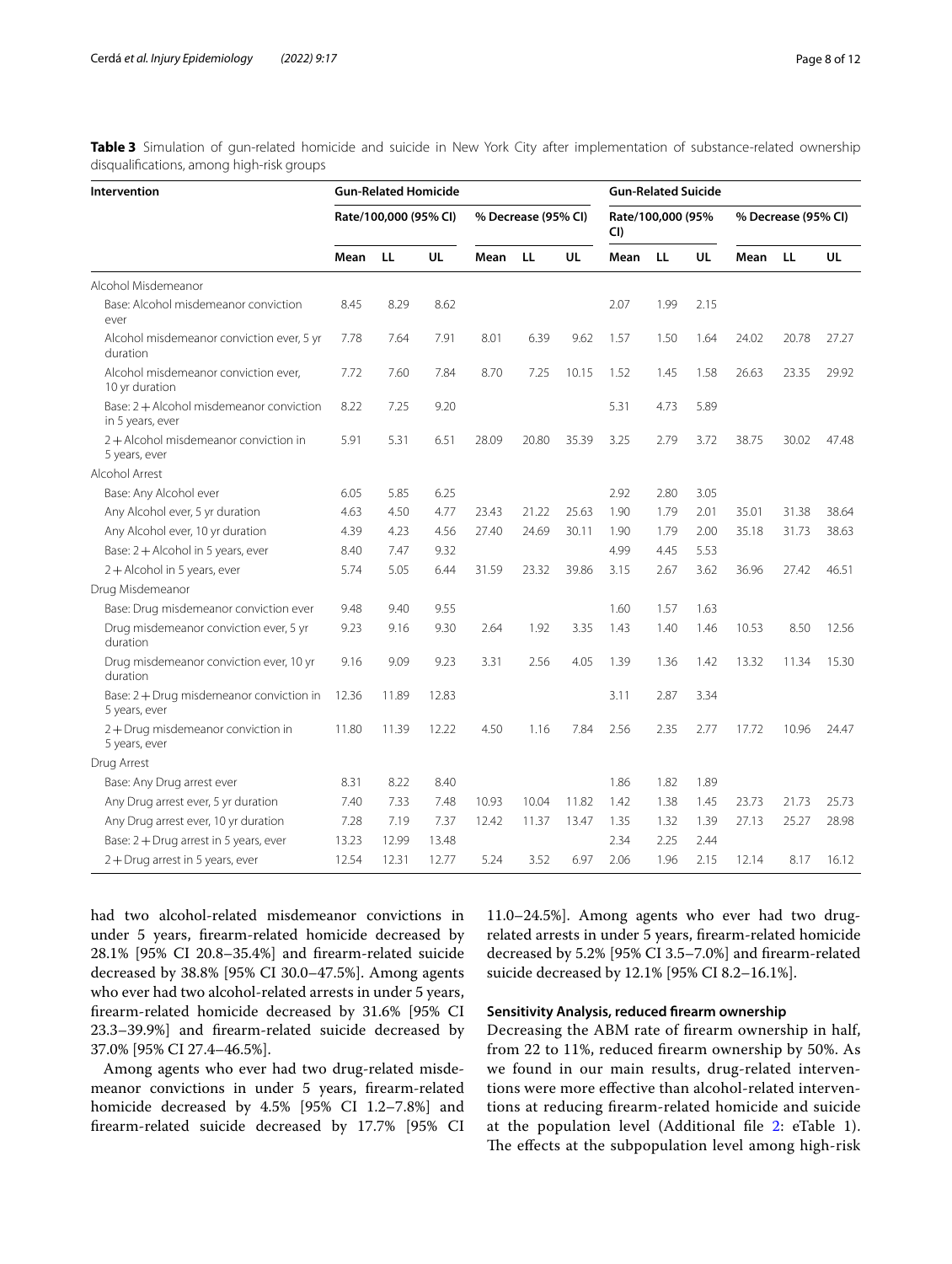groups also replicated our main results, where frearmrelated homicide and suicide had larger decreases in the alcohol-related subgroups than the drug-related subgroups (Additional fle [2:](#page-9-1) eTable 2).

#### **Sensitivity analysis, varied social network infuence**

When we increased or decreased the impact of social network infuence on violence from 15 to 25% or 10%, the results were similar to our main analyses. As can be seen in Additional fle [2](#page-9-1): eTables 3–6, drug-related interventions were more efective than alcohol-related interventions among the total population, and in subgroup analyses there were larger decreases in the alcohol-related subgroups than the drug-related subgroups.

## **Discussion**

Findings from our agent-based model suggest that denial of frearm purchases based on an alcohol- and drugrelated misdemeanor conviction may produce a small reduction in population-level rates of frearm homicide and suicide, with the largest reduction resulting from frearm purchase denials due to drug-related misdemeanor convictions. At the same time, denial of frearm purchases may have a sizable impact on rates of frearm homicide and suicide among the subgroup of people meeting the denial criteria. Within these subpopulations, the greatest reduction in frearm homicide and suicide was found among people with a prior history of alcohol misdemeanors. Overall, denial of frearm purchases based on alcohol- and drug-related misdemeanor convictions produced a markedly larger reduction in rates of frearm suicide rates compared to frearm homicide. Expansion of denial criteria to people with a history of drug-related arrests could double the reduction in rates of frearm homicide and suicide among the general population, as well as among people with a history of drug misdemeanor arrests.

Firearms denial criteria based on a history of alcoholrelated misdemeanor convictions are projected to produce small reductions in population-level rates of frearm homicide and suicide. However, disqualifcations based on alcohol-related misdemeanor convictions have the potential to produce a larger decrease among those convicted, particularly in the risk of suicide. The substantially reduced risk of suicide within the high-risk group is supported by prior research. In particular, the frearm denial criteria raises barriers to the lethal means needed for a frearm suicide, likely overcoming the particularly strong relationship between heavy alcohol use and suicide (Branas et al.  $2016$ ). The minimal shift in population-level rates of frearm homicide following the simulated denial of the right to purchase frearms based on a prior history of alcohol-related misdemeanor convictions may be due to the small size of this high-risk group: In our population, only 116 per 100,000 had been convicted of an alcohol-related misdemeanor in the past year. The small size of this group is borne out in US data. In a study of legal handgun purchasers in California, for example, only 2% of 80,000 had a prior alcohol misdemeanor conviction (Schell et al. [2020;](#page-11-30) Kagawa et al. [2020\)](#page-11-31).

As with alcohol-related misdemeanor convictions, the study suggested that disqualifying those with drugrelated misdemeanor convictions was also associated with a slight reduction in population-level rates of suicide but sizable declines in suicide among those in the high-risk group. In contrast, expanding denials to those with a history of any drug-related arrests would reduce both population-level rates of frearm-related homicide and suicide and produce substantial reductions in frearm violence among those with a history of drug-related arrests. Drug use (Kaufman et al. [2020](#page-11-32); Gilchrist et al. [2019;](#page-10-21) Atkinson et al. [2009](#page-10-22)), buying and selling drugs are associated with victimization and perpetration of interpersonal violence (Caferky et al. [2018](#page-10-23); Bellair and Mcnulty [2009](#page-10-24)), and existing literature also confrms a link between substance use disorders and suicide (Cerdá et al. [2010;](#page-10-25) Yen et al. [2003;](#page-11-33) Allebeck and Allgulander [1990](#page-10-26)). Our model simulated a simplifed representation of the processes through which drug and alcohol use could increase the risk for violence by allowing the probability of violent perpetration and victimization to be partly predicted by an alcohol- or drug-related misdemeanor conviction or arrest. Further, alcohol and drug-related misdemeanor convictions and arrest, as well as frearm ownership, predicted which agents would be connected in a social network, and the prior history of violence among members in the network predicted the probability of victimization of each agent, thus simulating the confuence of substance-related interactions with law enforcement and frearm ownership in creating violent social contexts. At a broader level, however, our study fndings suggest that regardless of whether there is a causal relationship between substance-related law enforcement interaction and frearm violence, a history of drug-related arrests may function as a useful touchpoint to identify individuals at high risk for frearm violence and that limiting the right to purchase frearms within this group may actually shift population-level rates of frearm violence.

## **Applications of this study**

Based on the existing evidence reviewed above, the Federal Consortium on Risk Based Firearms Policy recommends disqualifying those with a second drug- or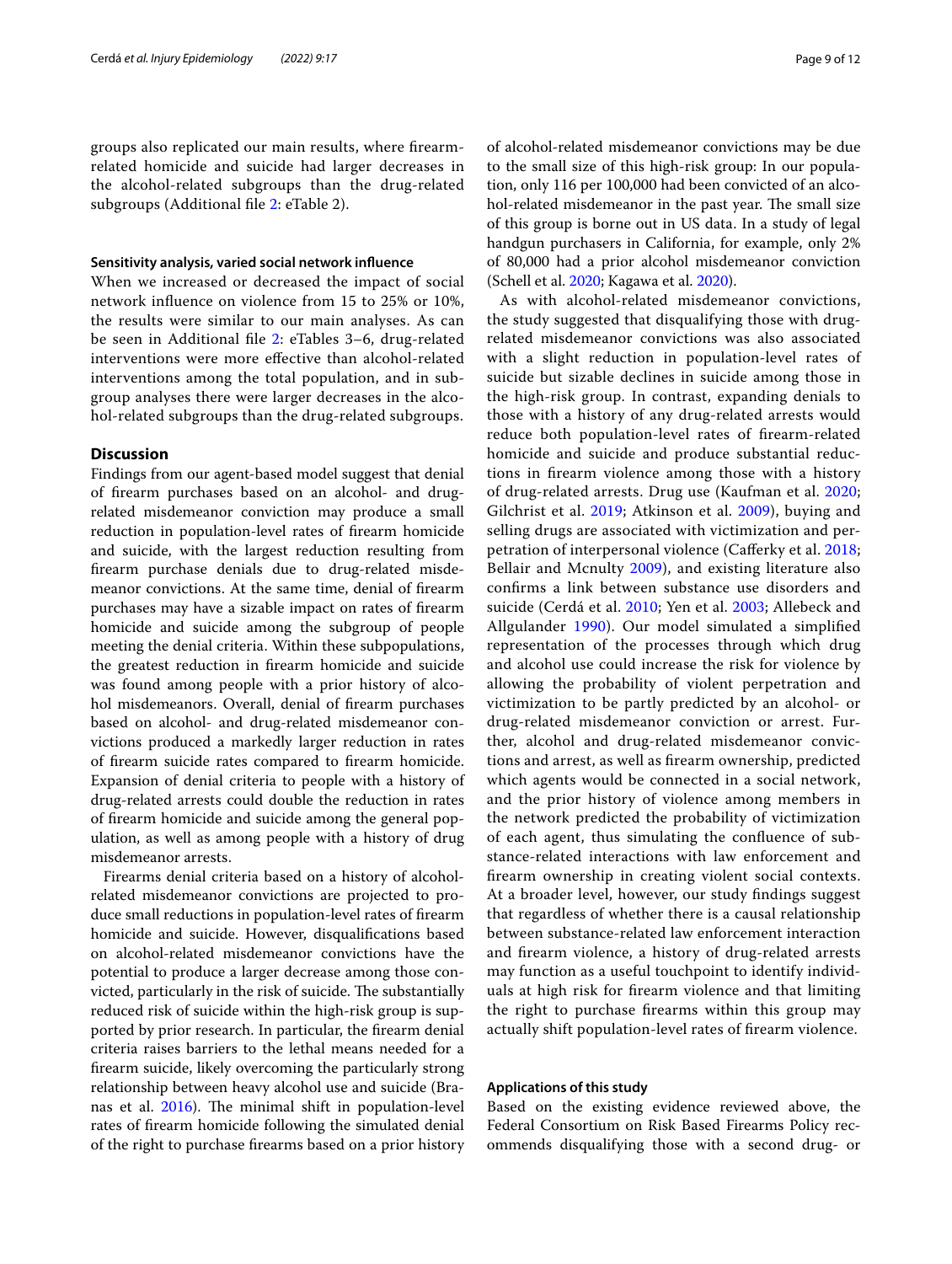alcohol-related misdemeanor ofense from purchasing or possessing frearms. Our simulation study suggests that larger population-level shifts in frearm violence could be produced by disqualifying people from having frearms after the frst drug- or alcohol-related conviction or arrest. However, such fndings need to be considered alongside potential concerns with such high-risk approaches to addressing frearm violence, including whether targeting such groups may deter them from seeking treatment for substance use disorders, and whether this type of approach limits the rights of already disenfranchised groups. This is a particularly important concern given the documented racial/ethnic discrimination by police, and thus racial/ethnic inequalities in the probability of being arrested or convicted for a substance-related incident.

### **Strengths and limitations**

This study used a simulation approach, agent-based modeling, to predict the types of frearms denial criteria with the greatest potential to reduce rates of frearm violence. This approach efficiently combined a wide variety of data sources to provide quantitative estimates that can inform policy. ABMs were particularly suitable for the simulation of frearm violence, as the models incorporated spatial and situational dynamics that lead to the perpetration of violence, and considered how the intersection of law enforcement, social networks, and neighborhood context can shape frearm access and the spread of violent behaviors.

The study findings should be considered in light of several limitations. First, the validity of the simulation results depends on the assumptions made about the dynamics of violent behavior in our model, as well as the data we used to calibrate the model. We used NYC 2010 Census data, as well as data on NYC convictions, arrests, and mortality, among others, but also had to rely on national data to calibrate frearm ownership and carrying dynamics. The firearm homicide and suicide rates are much lower in NYC than in the USA as a whole (e.g., the rate of frearmrelated mortality in 2011 4.3% in NYC vs 10% in the USA (Nilsson et al. [2014\)](#page-11-34)). However, sensitivity analyses where we reduced frearm ownership by 50% showed our fndings were robust to variations in this assumption. Future research will have to test whether fndings generalize to diferent contexts, although our fndings do indicate that among the small group of individuals that we could disqualify from purchasing frearms in our model, the reduction in frearm violence was very high. We would expect higher numbers of deaths prevented in places with a higher rate of frearm ownership. Second, this model assumes that all agents who met the disqualifcation criteria could be identifed and disarmed. In reality, identifcation and enforcement of frearms denial criteria are often low, and legal loopholes reduce the efficacy of these measures. Hence, study fndings are likely an upper bound of the potential impact of such frearms denial criteria in our study context. Third, we calibrated the illegal frearm marketplace by allowing agents to carry frearms they did not purchase; as data become available on the illegal marketplace dynamics, these simulations will become more robust.

#### **Conclusions**

Firearm violence is one of the leading public health problems facing the USA today. Prohibiting access to frearms by high-risk groups is one of the main prevention strategies implemented to address this problem. While federal and state statute language is either absent or can be vague (with notable exceptions (Carr et al. [2010](#page-10-5))) on the prohibition of frearm purchase and possession by individuals with a history of alcohol and controlled substance use, this study suggests that concrete indicators such as a prior history of convictions or arrest for drugand alcohol-related crimes may be a promising strategy to produce small reductions in population rates of frearm violence. However, given concerns about stigma, disenfranchisement of historically marginalized groups, and racial/ethnic discrimination in policing, attempts to enact these types of denial criteria should be considered alongside population-level approaches that also address the root causes of frearm violence.

#### **Abbreviations**

ABM: Agent-based model; ASB: Anti-social behavior disorder; CDC: Centers for Disease Control and Prevention; CI: Confdence intervals; DCJS: New York State Division of Criminal Justice Services; GAD: Generalized anxiety disorder; IED: Intermittent explosive disorder; IPV: Intimate partner violence; MDD: Major depressive disorder; NYC: New York City; NCS-R: National Comorbidity Study Replication; NSDUH: National Survey on Drug Use and Health; OCME: Office of Chief Medical Examiner; PTSD: Posttraumatic stress disorder; US: United States.

## **Supplementary Information**

The online version contains supplementary material available at [https://doi.](https://doi.org/10.1186/s40621-022-00381-x) [org/10.1186/s40621-022-00381-x.](https://doi.org/10.1186/s40621-022-00381-x)

<span id="page-9-0"></span>**Additional fle 1**. **Appendix 1** ODD+D Protocol. **Figure A1** Diagram of relations between agent, social network, and neighborhood characteristics in the agent-based model, Diagram of relationships in ABM. **Figure A2** Flow diagram illustrating processes occurring at each step of the model, Diagram of processes in model. **Figure A3**, Flow diagram illustrating steps in model initialization, Diagram of model initialization. **Table A1** Agent, social network, and neighborhood parameters, values, data sources, and update rules, Model parameters, values, data sources, and update rules. **Table A2** Agent-based model initialization parameters and default values, ABM initialization parameters

<span id="page-9-1"></span>**Additional fle 2**. **eTable 1** Sensitivity analysis reducing frearm ownership: simulation of gun-related deaths among the total agent population. **eTable 2** Sensitivity analysis reducing frearm ownership: simulation of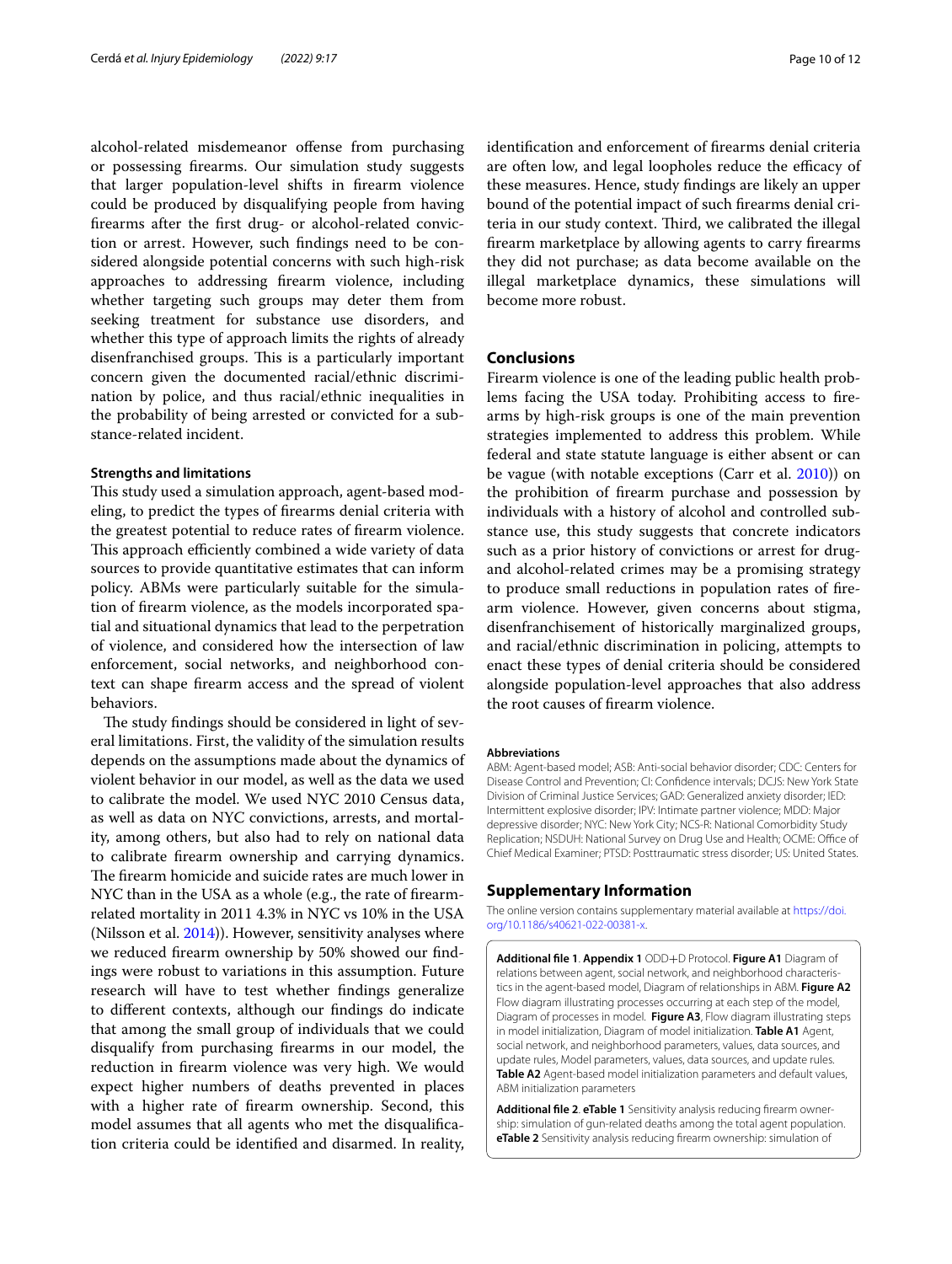gun-related deaths among the high-risk groups. **eTable 3** Sensitivity analysis decreasing social network infuence: simulation of gun-related deaths among the total agent population. **eTable 4** Sensitivity analysis decreasing social network infuence: simulation of gun-related deaths among the high-risk groups. **eTable 5** Sensitivity analysis increasing social network infuence: simulation of gun-related deaths among the total agent population. **eTable 6** Sensitivity analysis increasing social network infuence: simulation of gun-related deaths among the high-risk groups

#### **Acknowledgements**

Not applicable.

#### **Author contributions**

Each author has seen and approved this manuscript. MC and KK conceptualized the study, AH and MT programmed the agent-based model, and AH processed and produced the tables and fgures. MC, KK, MT, CB, DF, and AH wrote sections of the manuscript, contributed to the interpretation of fndings, and reviewed the manuscript. All authors read and approved the fnal manuscript.

#### **Funding**

Support for this work was provided by the National Institute of Drug Abuse (R21 DA041154, Keyes and Cerdá).

#### **Availability of data and materials**

All data generated or analyzed during this study are included in Additional file [1:](#page-9-0) Appendix.

## **Declarations**

#### **Ethics approval and consent to participate**

This project was identifed as Not Human Subjects Research Under 45 CFR 46 by Columbia University's Institutional Review Board. All methods were carried out in accordance with the ethical standards as laid down in the 1964 Declaration of Helsinki and its later amendments.

#### **Consent for publication**

Not applicable.

#### **Competing interests**

The authors declare that they have no competing interests.

#### **Author details**

<sup>1</sup> Center for Opioid Epidemiology and Policy, Division of Epidemiology, Department of Population Health, New York University Grossman School of Medicine, New York, NY, USA. <sup>2</sup> Department of Epidemiology, Mailman School of Public Health, Columbia University, New York, NY, USA. <sup>3</sup> Department of Epidemiology and Biostatistics, School of Public Health, University at Albany, State University of New York, Rensselaer, NY, USA. <sup>4</sup> Department of Population Health, Grossman School of Medicine, NYU Langone Health, 180 Madison Avenue, Room 416, New York, NY 10016, USA.

#### Received: 24 November 2021 Accepted: 20 May 2022 Published online: 09 June 2022

#### **References**

- <span id="page-10-26"></span>Allebeck P, Allgulander C. Psychiatric diagnoses as predictors of suicide. A comparison of diagnoses at conscription and in psychiatric care in a cohort of 50,465 young men. Br J Psychiatry. 1990. [https://doi.org/10.](https://doi.org/10.1192/bjp.157.3.339) [1192/bjp.157.3.339](https://doi.org/10.1192/bjp.157.3.339).
- <span id="page-10-22"></span>Atkinson A, Anderson Z, Hughes K, Bellis MA, Sumnall H, Syed Q. Interpersonal Violence and Illicit Drugs. Vol 37. 2009. Accessed November 4, 2021. [https://www.who.int/publications/m/item/interpersonal-violence-and](https://www.who.int/publications/m/item/interpersonal-violence-and-illicit-drugs)[illicit-drugs](https://www.who.int/publications/m/item/interpersonal-violence-and-illicit-drugs)
- <span id="page-10-3"></span>Barry CL, McGinty EE, Vernick JS, Webster DW. After Newtown—Public opinion on gun policy and mental illness. N Engl J Med. 2013. [https://doi.org/10.](https://doi.org/10.1056/NEJMp1300512) [1056/NEJMp1300512.](https://doi.org/10.1056/NEJMp1300512)
- <span id="page-10-24"></span>Bellair PE, Mcnulty TL. Gang membership, drug selling, and violence in neighborhood context. Justice Q. 2009. [https://doi.org/10.1080/0741882080](https://doi.org/10.1080/07418820802593394) [2593394](https://doi.org/10.1080/07418820802593394).
- <span id="page-10-16"></span>Black MC, Basile KC, Smith SG, Partner NI, et al. National Intimate Partner and Sexual Violence Survey: 2010 Summary Report. Natl Cent Inj Prev Control Centers Dis Control Prev. 2011. [https://doi.org/10.1093/oxfordhb/97801](https://doi.org/10.1093/oxfordhb/9780199844654.013.0003) [99844654.013.0003](https://doi.org/10.1093/oxfordhb/9780199844654.013.0003).
- <span id="page-10-15"></span>Blanco C, Krueger RF, Hasin DS, et al. Mapping common psychiatric disorders: structure and predictive validity in the national epidemiologic survey on alcohol and related conditions. JAMA Psychiat. 2013;70(2):199–208. [https://doi.org/10.1001/jamapsychiatry.2013.281.](https://doi.org/10.1001/jamapsychiatry.2013.281)
- <span id="page-10-4"></span>Branas CC, Han S, Wiebe DJ. Alcohol use and frearm violence. Epidemiol Rev. 2016;38(1):32–45.<https://doi.org/10.1093/epirev/mxv010>.
- <span id="page-10-23"></span>Caferky BM, Méndez M, Anderson JR, Stith SM. Substance use and intimate partner violence: a meta-analytic review. Psychol Violence. 2018;8:110–31.
- <span id="page-10-20"></span>Cardora E. Justice Atlas of Sentencing and Corrections. Published 2010. Accessed May 24, 2018.<https://www.justiceatlas.org/>
- <span id="page-10-5"></span>Carr BG, Porat G, Wiebe DJ, Branas CC. A review of legislation restricting the intersection of frearms and alcohol in the US. Public Health Rep. 2010;125(5):674–9. [https://doi.org/10.1177/003335491012500509.](https://doi.org/10.1177/003335491012500509)
- <span id="page-10-12"></span>U.S. Census Bureau. 2006–2010 American Community Survey; ACS 1-year estimates, 2010. Tables B19001, B19001B, B19001I; generated by Ava Hamilton; using American FactFinder; <http://factfinder.census.gov>
- <span id="page-10-0"></span>Centers for Disease Control and Prevention (CDC). Firearm Violence Prevention. Published 2020. Accessed July 9, 2021. [https://www.cdc.gov/viole](https://www.cdc.gov/violenceprevention/firearms/fastfact.html) [nceprevention/frearms/fastfact.html](https://www.cdc.gov/violenceprevention/firearms/fastfact.html)
- <span id="page-10-17"></span>Centers for Disease Control and Prevention, National Center for Health Statistics. Underlying cause of death 1999–2017. CDC WONDER Online Database.
- <span id="page-10-25"></span>Cerdá M, Messner SF, Tracy M, et al. Investigating the effect of social changes on age-specifc gun-related homicide rates in New York City during the 1990s. Am J Public Health. 2010. [https://doi.org/10.2105/AJPH.2008.](https://doi.org/10.2105/AJPH.2008.158238) [158238.](https://doi.org/10.2105/AJPH.2008.158238)
- <span id="page-10-10"></span>Cerdá M, Tracy M, Keyes KM, Galea S. To treat or to prevent? Reducing the population burden of violence-related post-traumatic stress disorder. Epidemiology. 2015;26(5):681.
- <span id="page-10-11"></span>Cerdá M, Tracy M, Keyes KM. Reducing urban violence: a contrast of public health and criminal justice approaches. Epidemiology. 2018a;29(1):142– 50. [https://doi.org/10.1097/EDE.0000000000000756.](https://doi.org/10.1097/EDE.0000000000000756)
- <span id="page-10-13"></span>Cerdá M, Tracy M, Keyes KM. Reducing urban violence. Epidemiology. 2018b;29(1):142–50. [https://doi.org/10.1097/EDE.0000000000000756.](https://doi.org/10.1097/EDE.0000000000000756)
- <span id="page-10-9"></span>Cerdá M, Tracy M, Ahern J, Galea S. Addressing population health and health inequalities: The role of fundamental causes. Am J Public Health. 2014;104(SUPPL. 4).<https://doi.org/10.2105/AJPH.2014.302055>
- <span id="page-10-19"></span>Department of Correction. Prison Population Demographics Q3 2016. Accessed October 7, 2016. [http://www1.nyc.gov/site/doc/about/doc](http://www1.nyc.gov/site/doc/about/doc-statistics.page)[statistics.page](http://www1.nyc.gov/site/doc/about/doc-statistics.page)
- <span id="page-10-6"></span>Friedman AS. Substance use/abuse as a predictor to illegal and violent behavior: A review of the relevant literature. Aggress Violent Behav. 1998. [https://doi.org/10.1016/S1359-1789\(97\)00012-8](https://doi.org/10.1016/S1359-1789(97)00012-8).
- <span id="page-10-18"></span>Galea S, Ahern J, Tracy M, et al. Longitudinal determinants of posttraumatic stress in a population-based cohort study. Epidemiology. 2008;19(1):47– 54. [https://doi.org/10.1097/EDE.0b013e31815c1dbf.](https://doi.org/10.1097/EDE.0b013e31815c1dbf)
- <span id="page-10-2"></span>Gani F. The price of gun violence. Health Af. 2017. [https://doi.org/10.1377/](https://doi.org/10.1377/hblog20171031.874550) [hblog20171031.874550](https://doi.org/10.1377/hblog20171031.874550).
- <span id="page-10-1"></span>Gani F, Sakran JV, Canner JK. Emergency department visits for frearm-related injuries in the United States, 2006–14. Health Af. 2017;36(10):1729–38. https://doi.org/10.1377/hlthaff.2017.0625.
- <span id="page-10-21"></span>Gilchrist G, Dennis F, Radclife P, Henderson J, Howard LM, Gadd D. The interplay between substance use and intimate partner violence perpetration: a meta-ethnography. Int J Drug Policy. 2019;65:8–23. [https://doi.org/10.](https://doi.org/10.1016/j.drugpo.2018.12.009) [1016/j.drugpo.2018.12.009.](https://doi.org/10.1016/j.drugpo.2018.12.009)
- <span id="page-10-14"></span>Goldmann E, Aiello A, Uddin M, et al. Pervasive exposure to violence and posttraumatic stress disorder in a predominantly African American Urban Community: The Detroit neighborhood health study. J Trauma Stress. 2011;24(6):747–51. <https://doi.org/10.1002/jts.20705>.
- <span id="page-10-7"></span>Goldstein PJ, Brownstein HH, Ryna PJ, Bellucci PA. Crack and homicide in New York City, 1988 a conceptually based event analysis. Contemp Drug Probl. 1989.
- <span id="page-10-8"></span>Grann M, Fazel S. Substance misuse and violent crime: Swedish population study. Br Med J. 2004. [https://doi.org/10.1136/bmj.328.7450.1233.](https://doi.org/10.1136/bmj.328.7450.1233)